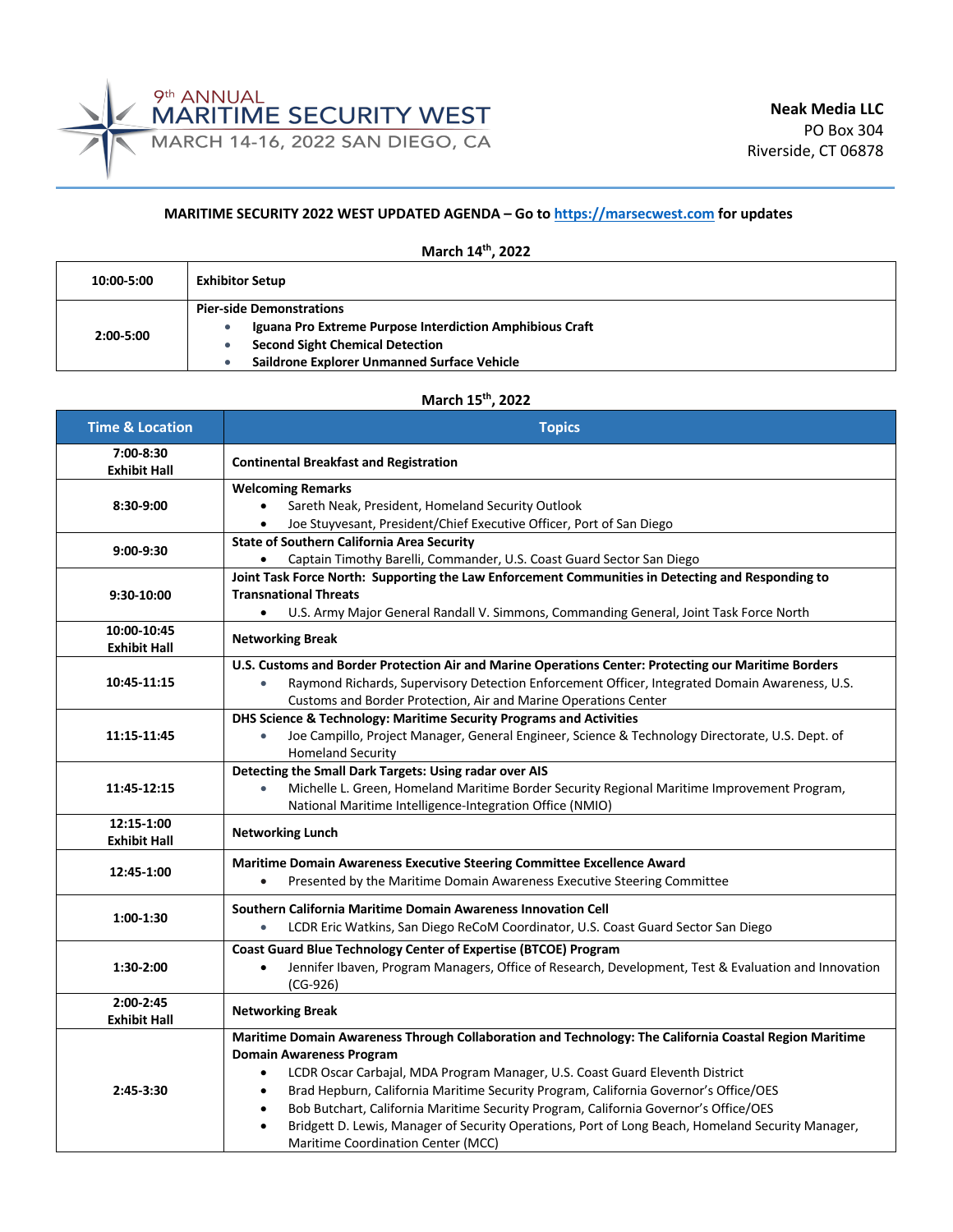

|                     | Brandon Lum, Critical Infrastructure Protection Unit (CIP)/ State Threat Assessment Center (STAC),<br>٠       |  |
|---------------------|---------------------------------------------------------------------------------------------------------------|--|
|                     | California OES                                                                                                |  |
|                     | <b>Enabling Domain Awareness Collaboration Through Technology</b>                                             |  |
| $3:30-4:00$         | Colin Nelson, CPE, Innovative Signal Analysis<br>$\bullet$                                                    |  |
|                     | The Global Maritime Operational Threat Response Coordination Center (GMCC): Coordinated U.S. Government       |  |
| $4:00-4:30$         | response to threats against the United States and its interests in the maritime domain                        |  |
|                     | Brian Wilson, US Navy (Retired), Deputy Director, US Global Maritime Operational Threat Response<br>$\bullet$ |  |
|                     | Coordination Center (GMCC)                                                                                    |  |
|                     | SeaVision: The US Navy's unclassified tool for sharing with interagency and coalition partners to enhance     |  |
|                     | maritime security                                                                                             |  |
| 4:30-5:15           | Sparta Cheung, SeaVision Technical Lead, Naval Information Warfare Center Pacific<br>٠                        |  |
|                     | Vincent Fox, SeaVision Deputy PM, Naval Information Warfare Center Pacific<br>$\bullet$                       |  |
| $5:15-6:30$         |                                                                                                               |  |
| <b>Exhibit Hall</b> | <b>Networking Reception</b>                                                                                   |  |

## **March 16th, 2022**

| <b>Time &amp; Location</b>            | <b>Topics</b>                                                                                                                                                                                                                                                                                                                                                                                                                                                                                                                                                    |
|---------------------------------------|------------------------------------------------------------------------------------------------------------------------------------------------------------------------------------------------------------------------------------------------------------------------------------------------------------------------------------------------------------------------------------------------------------------------------------------------------------------------------------------------------------------------------------------------------------------|
| $8:00-8:30$<br><b>Exhibit Hall</b>    | <b>Continental Breakfast</b>                                                                                                                                                                                                                                                                                                                                                                                                                                                                                                                                     |
| 8:30-9:00                             | <b>FEMA Port Security Grant Update</b><br>Kerry L. Thomas, MPM, Director, Preparedness Grants Division, Federal Emergency Management<br>Agency                                                                                                                                                                                                                                                                                                                                                                                                                   |
| $9:00-9:45$                           | Port Security Operations in the New Threat Environment<br>Drew J.H. Schneider, Assistant Director of Security for the Port of Long Beach<br>Captain Jeffrey Geary, Port of San Diego Harbor Police                                                                                                                                                                                                                                                                                                                                                               |
| 9:45-10:15                            | The Role of the Marine Exchange and Vessel Traffic Service LA/LB in the Current Supply Chain Congestion<br>Kip Loutit, Executive Director, Southern California Marine Exchange                                                                                                                                                                                                                                                                                                                                                                                   |
| 10:15-10:45<br><b>Exhibit Hall</b>    | <b>Networking Break</b>                                                                                                                                                                                                                                                                                                                                                                                                                                                                                                                                          |
| 10:45-11:00                           | Extreme Purpose Interdiction Craft: 5 seconds the amount of time it takes the tracks to deploy<br>Mario Leone, President CEO, Iguana Pro USA                                                                                                                                                                                                                                                                                                                                                                                                                     |
| 11:00-11:30                           | Advanced Naval Technology Exercise (ANTX) Coastal Trident Port and Maritime Security<br>Brendan Applegate, Lead for Fleet Experimentation and Exercises, Naval Surface Warfare Center Port<br><b>Hueneme Division</b>                                                                                                                                                                                                                                                                                                                                            |
| 11:30-12:00                           | Enhancing Chemical Security at California Ports Using Standoff Chemical-specific Detection<br>Dr. George Lane, Research Associate, Center for Catastrophic Risk Management, University of<br>California at Berkeley                                                                                                                                                                                                                                                                                                                                              |
| 12:00-12:45<br><b>Exhibit Hall</b>    | <b>Networking Lunch</b>                                                                                                                                                                                                                                                                                                                                                                                                                                                                                                                                          |
| 12:45-1:15<br><b>Shorebreak Room</b>  | Cyber Security in the Commercial Maritime Transportation System: Coast Guard Perspective<br>Charles Blackmore, Marine Transportation System Specialist, Office of Port and Facility Compliance,<br>U.S. Coast Guard                                                                                                                                                                                                                                                                                                                                              |
| 12:45-1:15                            | Unlocking Emerging Trends in the Pacific With the Power of Maritime AI<br>Peter P. Quinn (USN, ret), Director of DoD/IC AI Integration, Windward US                                                                                                                                                                                                                                                                                                                                                                                                              |
| $1:15-2:00$<br><b>Shorebreak Room</b> | Dockside Chat: Port Cyber Security Past, Present, Future<br>Robert Renzulli, Former Chief Information Security Officer (CISO), Port of San Diego, Senior Maritime<br>$\bullet$<br>Security Engineer, Stephenson Technologies Corporation<br>April Danos, Retired Director of Homeland Security and Technology, Greater Lafourche Port<br>Commission (Port Fourchon, LA), Maritime Information Systems Security Engineer, Stephenson<br><b>Technologies Corporation</b><br>Billy Marsh, Chief Information Security Officer (CISO), Port of San Diego<br>$\bullet$ |